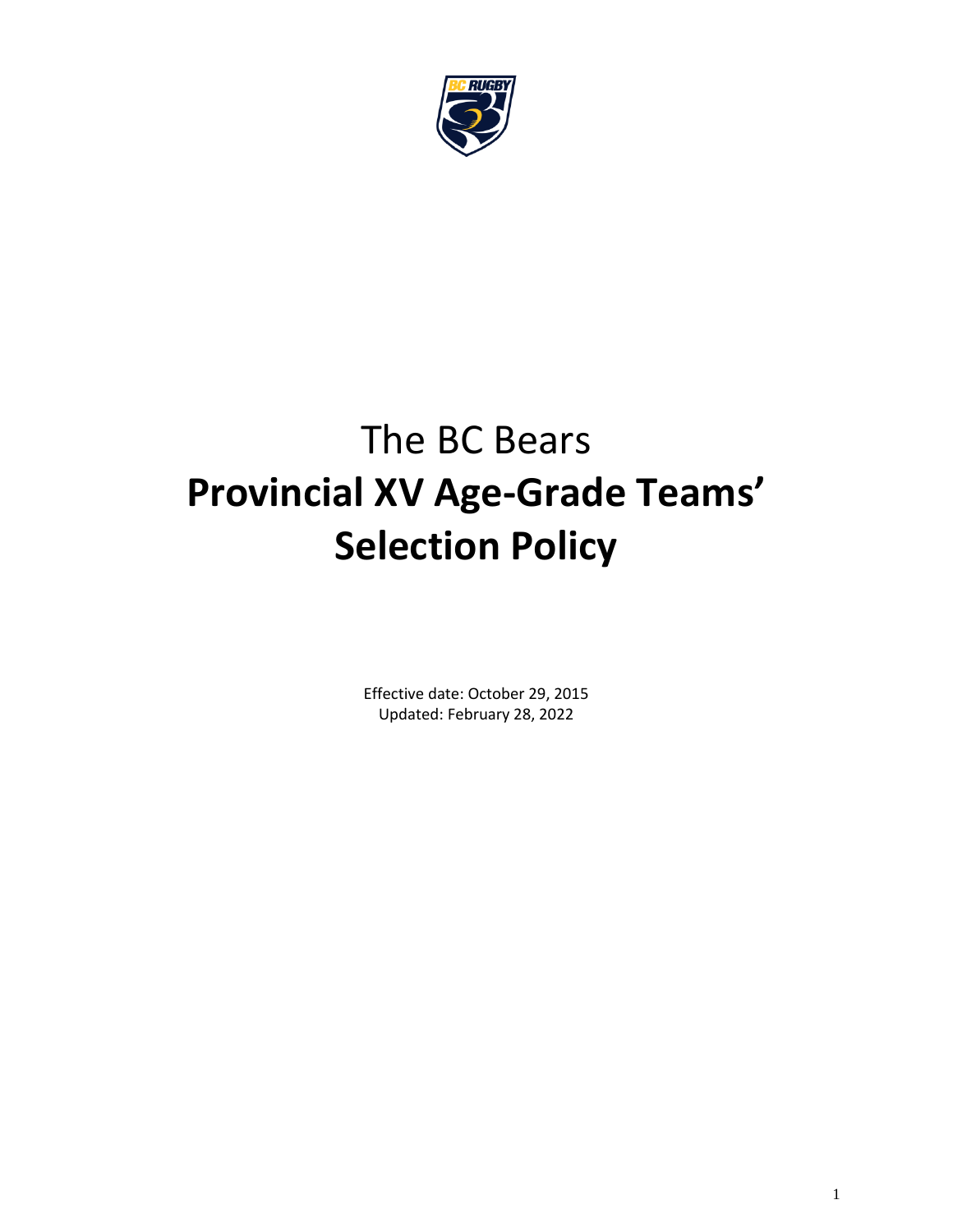

## **1. Policy Objective**

The purpose of this policy is to outline the criteria and procedures that British Columbia Rugby Union (BC Rugby) will adhere to and undertake to select Male and Female Age Group XV Teams to represent BC in Rugby Canada National competitions and any other competition deemed to contribute to the high-performance development of each respective team.

## **2. Policy Statement**

It is the policy of BC Rugby to:

- Provide transparency to the selection criteria and procedure that each Head Coach will undertake to select a BC Bears XV Team;
- Provide ample opportunity for all aspiring athletes to be observed in their preferred position by the respective Head Coach or BC Rugby's Performance Development Manager;
- Provide constructive feedback to all aspiring athletes and, when possible and appropriate, communicate that feedback to the athletes' coach and parent/guardian;
- Appoint a Head Coach to each Male and Female Age Group XV Team on the basis of holding minimum qualification requirements as outlined in BC Rugby's Coaching Pathway and having the skills and experience to oversee a fair and thorough selection procedure, adhering to BC Rugby's Selection Criteria.

## **3. Selection Procedure**

The BC Rugby Provincial XV Team Selection Procedure is a two-step process. First, aspiring athletes must be observed by the relevant Head Coach or BC Rugby's Technical Director. BC Rugby's Provincial Regional Championships play a pivotal role in the selection, though we make available four opportunities:

- **A. Identification Sessions:** Identification Sessions are the primary entry point for athletes wanting to represent BC in a Provincial Age Group XV Team and are open to any eligible athlete who wishes to be considered for selection.
	- **i.** BC Rugby will provide at least two ID sessions for each Provincial Age Group Team;
	- **ii.** It is strongly recommended that athletes attend at least one Identification Session to ensure the relevant Head Coach has observed the athlete;
	- **iii.** Identification Sessions will be advertised on bcrugby.com and promoted through BC Rugby communication channels.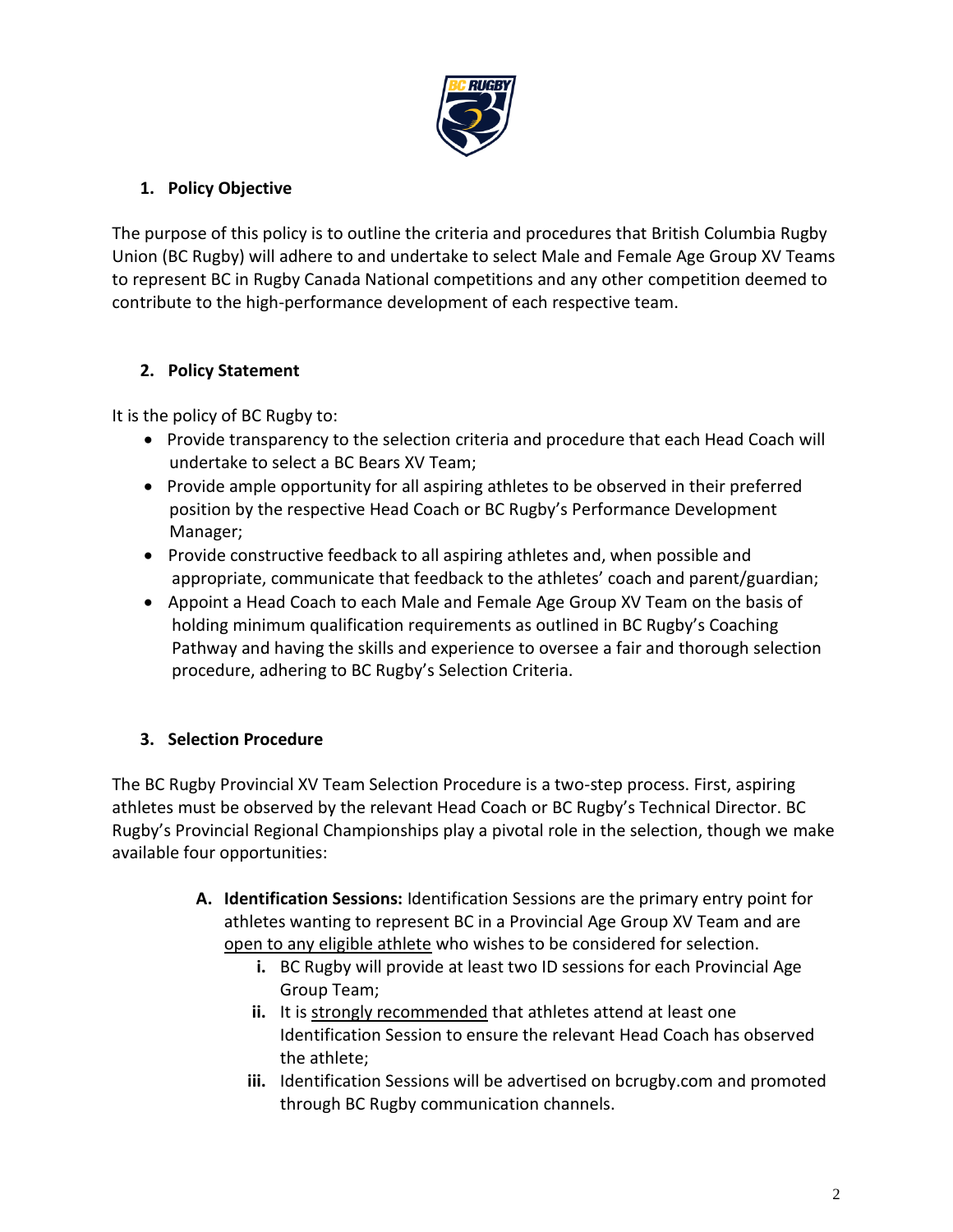

- **B. Competitive Club Rugby XV Fixtures:** Athletes participating in BC Rugby fall and spring youth leagues may be observed.
	- **i.** BC Rugby's Technical Director or the relevant Head Coach must inform the competition organizers or the two Club/School coaches of their presence before kick-off.

## **C. Competitive High School Rugby:**

- **i. BC Girls High School Rugby Provincial Championships:** Female athletes participating at the BC Girl's High School Rugby Provincial Championships will be observed by BC Rugby's Technical Director and/or the relevant Head Coach.
- **ii. BCSSRU Provincial Championships:** Male athletes participating in the British Columbia Secondary Schools Rugby Union (BCSSRU) Provincial Championships will be observed by the relevant Head Coach and/or BC Rugby's Technical Director.
- **D. BC Rugby's Provincial Regional Championships:** Athletes participating in BC Rugby's Provincial Regional Championships (PRCs) will be observed by the relevant Head Coach and/or BC Rugby's Technical Director.
	- **i.** It is highly recommended that all aspiring athletes participate in the PRCs;
	- **ii.** If an athlete is unable to participate in the PRCs due to injury or illness, they must inform the relevant Head Coach and BC Rugby's Technical Director.

Finally, after BC Rugby's Provincial Regional Championships, each Head Coach will nominate a squad of up to 40 players to BC Rugby's Technical Director for approval. BC Rugby will then send an invitation to the approved squad list to progress to BC Rugby's Selection Camps and post the squad list to bcrugby.com.

- **E. Selection Camps:** Selection Camps are the final step in the Selection Process and must be attended by all invited squad athletes wishing to be considered for the Provincial XV Team.
	- i. If an invited squad athlete cannot attend a Selection Camp due to a legitimate reason (e.g. injury, illness, exam), the athlete or the athlete's parent/guardian must notify the relevant Head Coach or BC Rugby's Technical Director of the reason for absence, ideally in advance of the relevant Selection Camp;
	- ii. In the case of an invited squad athlete being unable to attend any Selection Camps, the relevant Head Coach will consult with BC Rugby's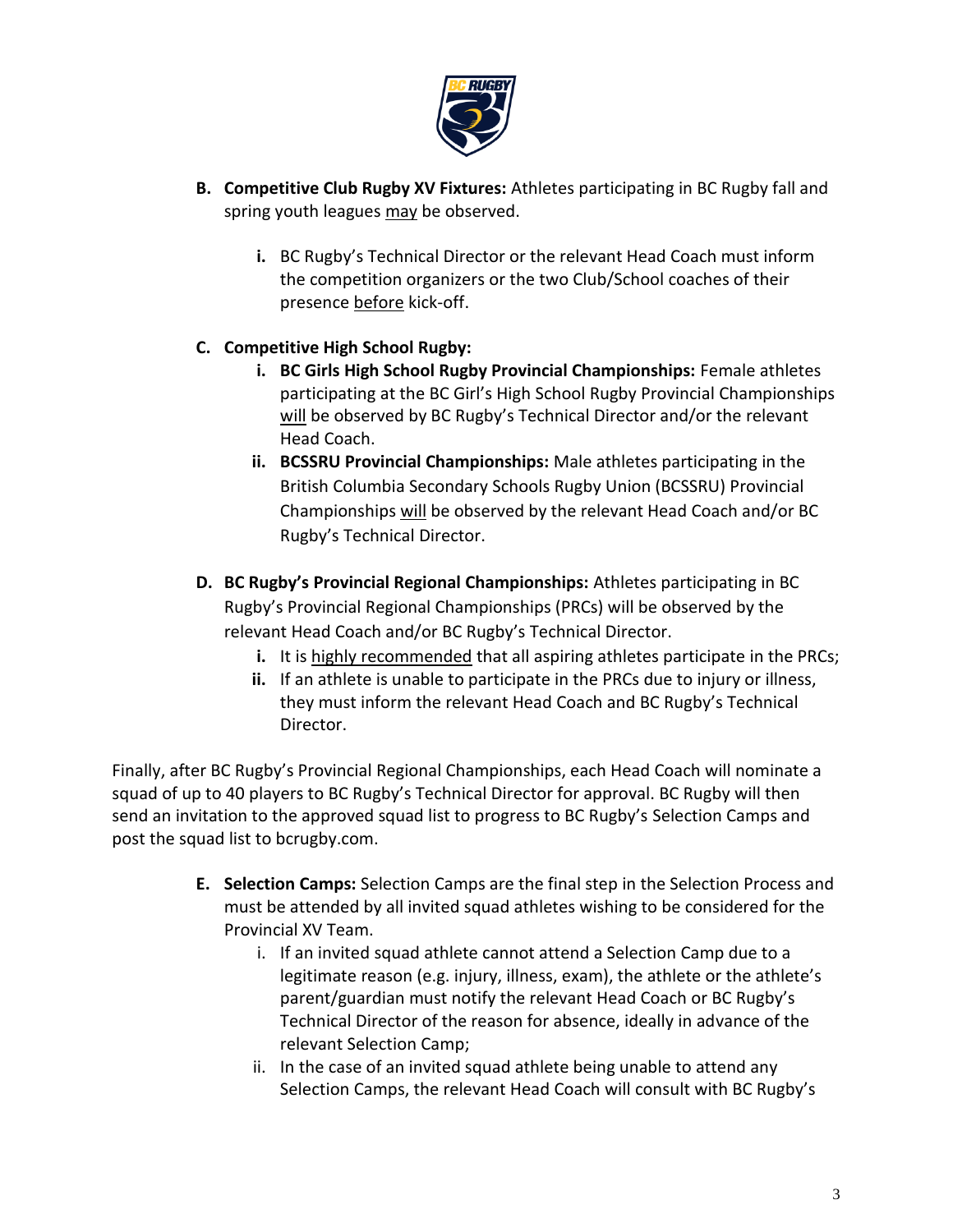

Technical Director to review the athlete's selection into the Provincial XV Team on a case-by-case basis.

At the conclusion of the final Selection Camp, the relevant Head Coach will nominate a Provincial XV Team of up to 26 players and 4 non-travelling reserves to BC Rugby's Technical Director for approval. BC Rugby will notify all Selection Camp invited athletes of the Provincial XV Team within 72 hours of the final Selection Camp.

## **4. Game Day Selection**

When playing at Rugby Canada National competitions and any other competition deemed to contribute to the High Performance development of each respective team, the Provincial XV Team Head Coach will name a starting XV and reserves at least 24 hours prior to kick-off for each game, or earlier if required by the rules of the relevant competition.

After naming a starting XV and reserves, the Head Coach may make changes as required.

All Game Day Provincial XV Team selections are final and are not subject to appeal.

#### **5. Selection Criteria**

The Head Coach, supported by BC Rugby's Technical Director, will make the Provincial XV Team selection based on the listed criteria, which will also be a consideration for the nomination of the selection camp squads.

- **A. Player Eligibility:** To be eligible for selection, an aspiring athlete must meet the following pre-requisites:
	- Be a resident of British Columbia; and
	- Be a member of BC Rugby in good standing; and
	- Be without any outstanding disciplinary suspensions at the time of Squad nomination and Team selection.

Additionally, any player wishing to be selected for the U18 Girls or Boys XVs Team must:

- Hold a valid passport with no travel restrictions.
- **B. Player Performance:** Players will be evaluated on their in-play performance and their performance of set drills, speed, skill and strength tests as the drills and tests relate to players' preferred positions – see Appendix 5.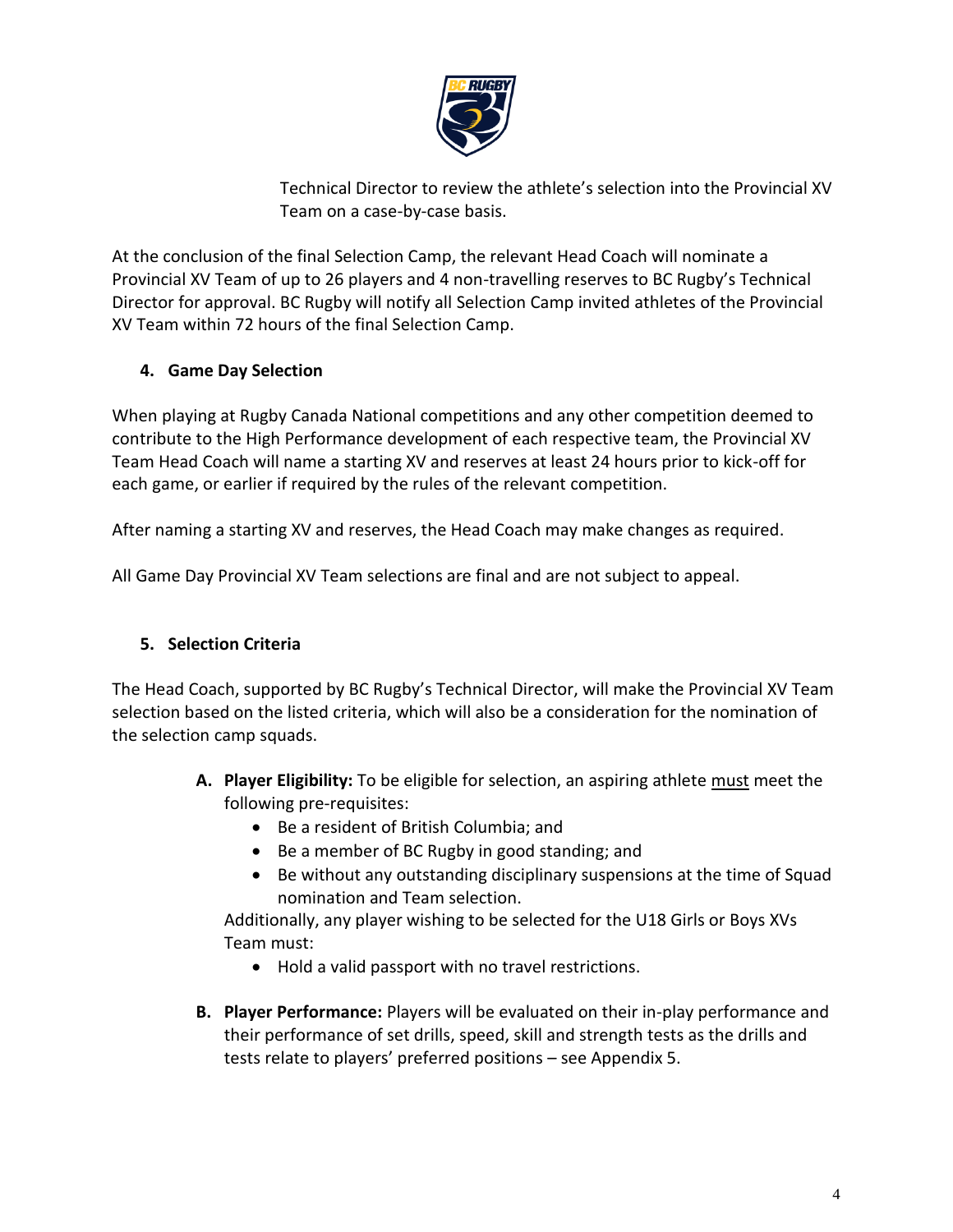

- **C. Player Teamwork:** Players will be evaluated on their ability to cooperate and collaborate with fellow players, and their contribution to a positive, respectful and inclusive team environment.
- **D. Player Attitude:** Players will be evaluated on their positive, considerate and appreciative attitude towards the game, officials, coaches, support staff and teammates.
- **E. Positional Requirements:** Players will be evaluated on the required skill set of their preferred positions, as detailed in Appendix 5, and any other position the Head Coach may recommend.
- **F. Commitment:** Players will be evaluated on their attendance to selection camp and overall application to continuous individual and team improvement.
- **G. Player Injury or Illness:** Players adhering to 'return to play' protocol, with injury or illness can still be considered for selection, depending on the nature of the concussion, illness or injury and recovery time. Throughout the selection process, players and/or their parent/guardian are responsible for informing the relevant Head Coach and/or BC Rugby's Technical Director of any previous concussions, concussion symptoms, injury or illness that may hamper the player's performance.

#### **6. Athlete Commitment to Provincial XV Team**

It is BC Rugby's expectation of each athlete selected to a Provincial XV Team to make the following commitments:

- Adhere to BC Rugby's Code of Conduct at all times;
- Attendance at 75% of the relevant Provincial XV Team training sessions;
- Attendance at all warm-up games;
- Full attendance for the relevant National Championships;
- Adhere to the Laws of the Game at all times;
- To immediately inform the relevant Head Coach of any and all suspected concussions, injuries or illnesses – See appendix 4 for Contact Details of all Head Coaches.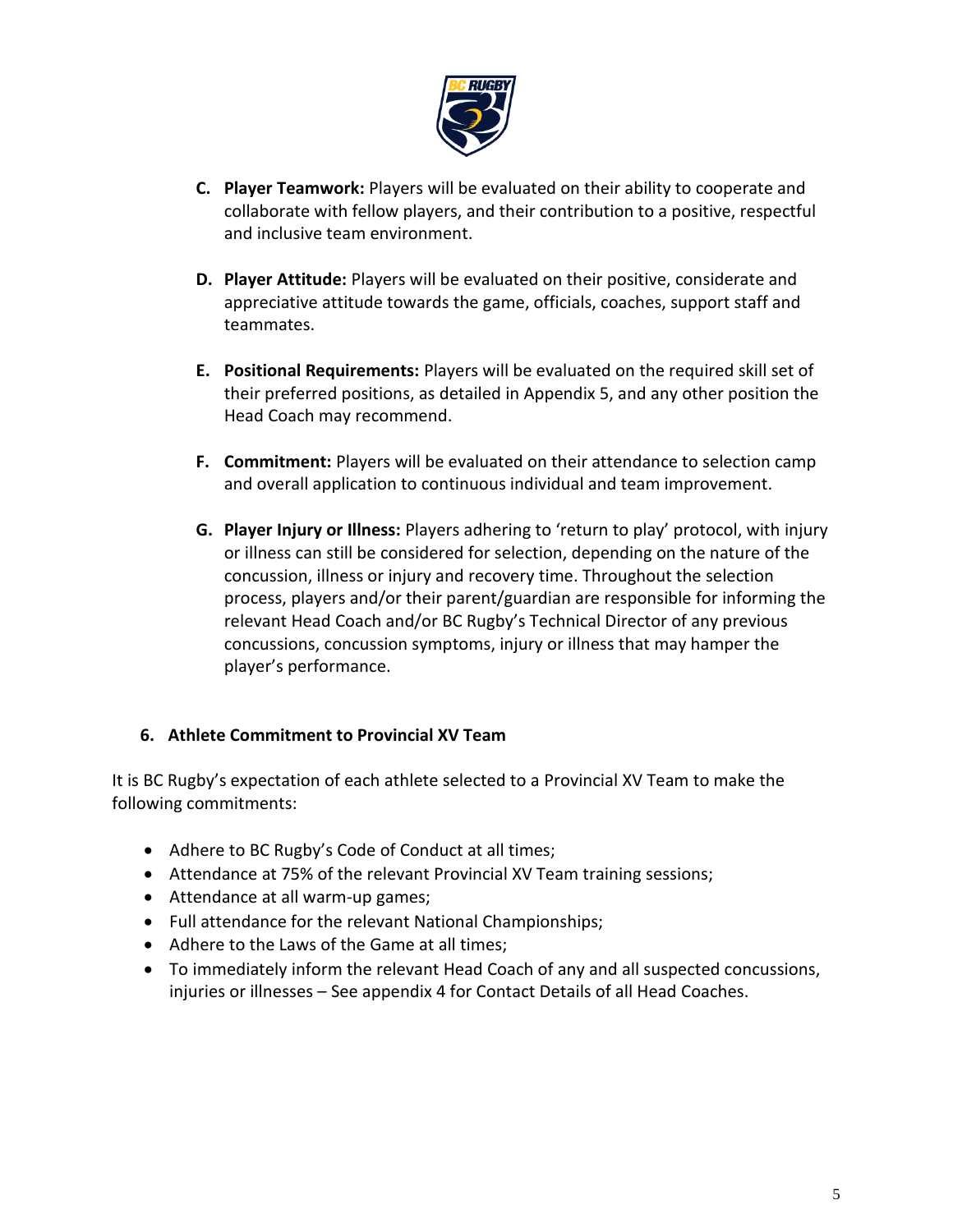

## **7. Injured/Ill Team Players and Call Up of Reserves**

In the event of a Provincial XV Team player suffering a concussion, becoming injured or ill prior to the National Championships, the relevant Head Coach will evaluate their likely recovery time relevant to the Provincial Team's game schedule.

If the Head Coach deems the player's recovery time insufficient to allow that player to safely return to the Team with respect to the playing schedule, the Head Coach will inform BC Rugby's Technical Director of the situation.

The Head Coach will select a non-travelling reserve player as a like-for-like replacement based on the Team's positional requirements. BC Rugby will provide written notice to the reserve player selected to join the Team.

In the event of the concussed/injured/ill player having already made payment, BC Rugby will refund these fees (minus any costs already incurred, such as training camp costs).

In the event of the positional requirement of the Team not being met through the nontravelling reserves, the Head Coach may select a reserve player from the selection camp squad.

All reserve player call ups will be presented to BC Rugby's Technical Director for approval.

#### **8. Appeal Process**

A player may appeal their non-inclusion to the Selection Camp Squad or their non-inclusion to the Provincial XV Team under the following terms:

- **A. Appeal Timing:** Athletes wishing to appeal a decision have 72 hours from the time at which they received written notice of the selection decision to submit a written appeal to the BC Rugby CEO via email.
- **B. Grounds of Appeal:** Sufficient grounds for appeal include providing evidence of one of the following occurrences:
	- Selection procedure was not followed by the decision-maker;
	- A selection decision was influenced by bias (where bias is defined as a lack of neutrality to such an extent that the decision-maker is unable to consider other views);
	- Relevant information was not considered (e.g. injury or illness) or irrelevant information was taken into account by the decision-maker;
	- A decision that was grossly unreasonable was made.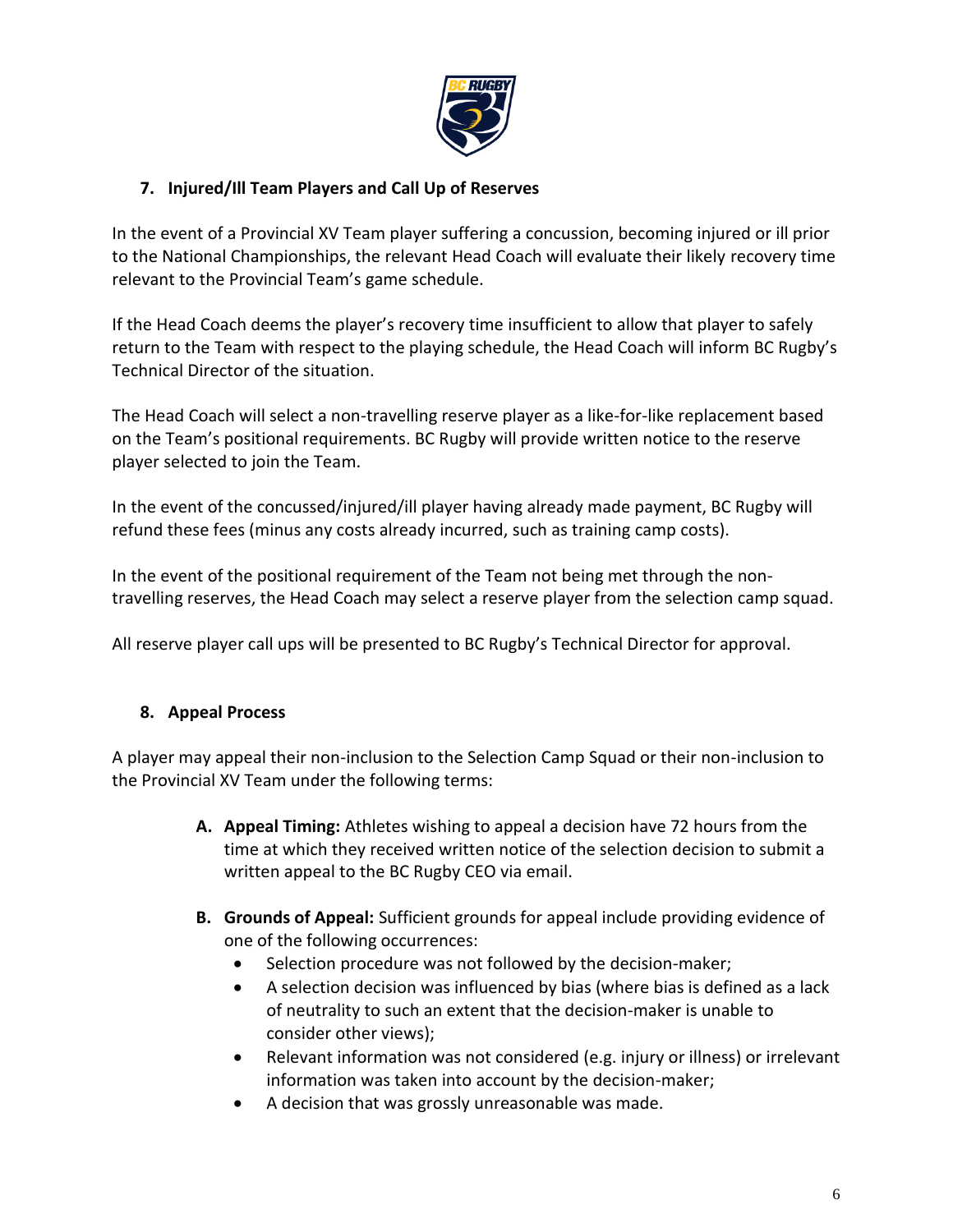

- **C. Making an Appeal:** BC Rugby must receive a written appeal via email that details the following information:
	- Date the appellant was advised of the decision being appealed;
	- Grounds for the appeal;
	- Detailed reasons for the appeal;
	- All evidence that supports these grounds;
	- Requested remedy or remedies.
- **D. Judgment of the Appeal:** The BC Rugby Appeals Committee will make judgment on the merits of the appeal brought forward and will endeavor to provide a judgment and, if required, the remedy within 5 working days of the appeal being lodged.

#### **9. Supporting Policies**

#### Internal

- BC Rugby Code of Conduct
- BC Rugby Coaching Pathway
- BC Rugby LTAD Implementation

#### External

- Rugby Canada's Player Pathway
- Rugby Canada's Coaching Pathway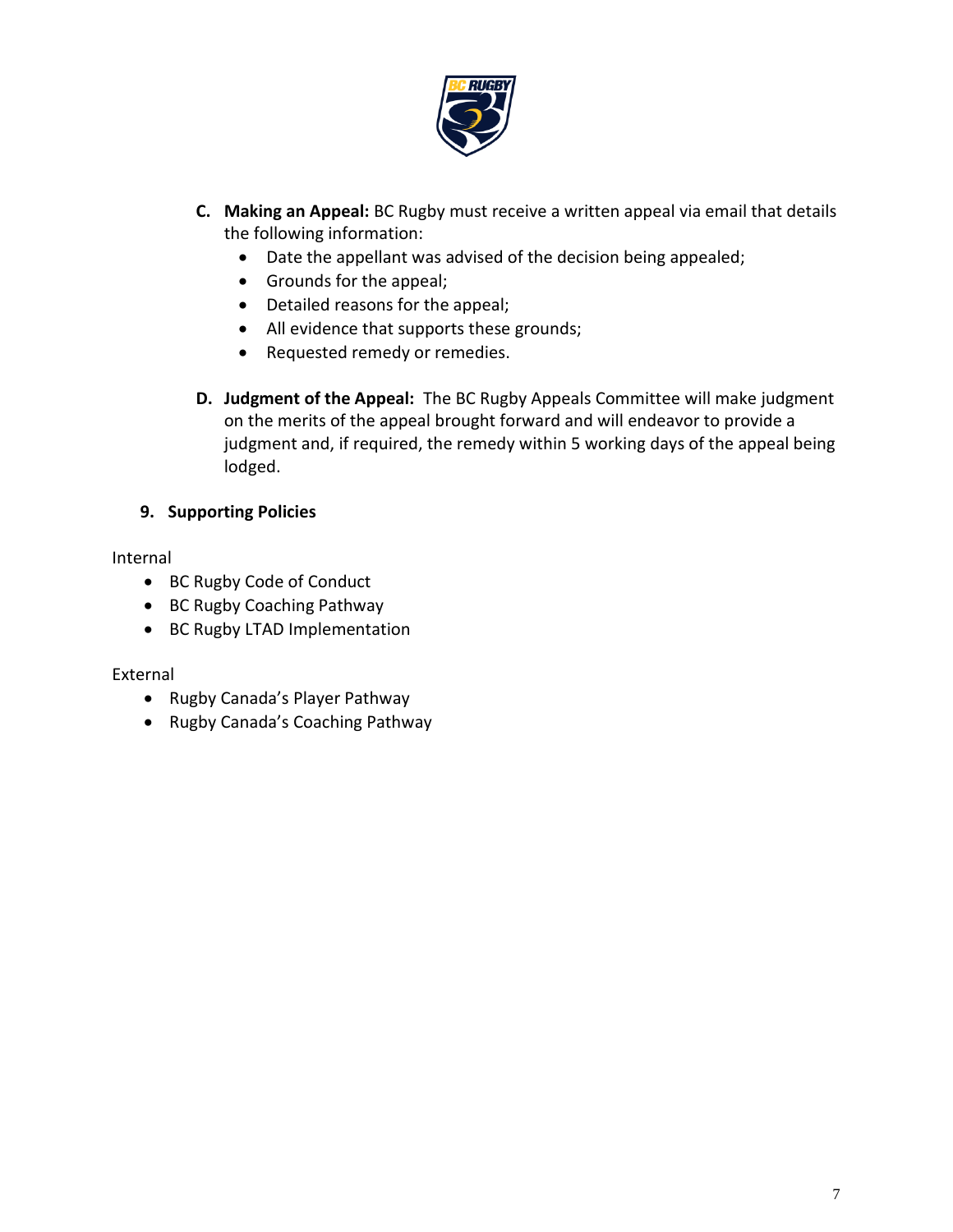

#### **APPENDICES**

- **1. Talent Identification & Development Calendar**
- **2. Provincial XV Teams 2022 Competition Calendar**
- **3. BC Rugby's Provincial XV Teams 2022 Contacts**
- **4. Positional Player Performance Feedback Sheets**

#### **1. Talent Identification & Development Calendar**

#### **March**

13<sup>th</sup> 12-3pm Boys U19 @Westhore 13th 12-3pm Boys U19 @ UBC 20<sup>th</sup> 10am to 3pm Girls U15-U23 @ Abbotsford 27<sup>th</sup> 10am to 3pm Girls U15-U23 @ UBC 27<sup>th</sup> 10am to 3pm Girls U15-U23 @ UVIC

## **April**

3 rd UBC Boys U19 10am-3pm BC Highschool leagues begin

#### **May**

| 08 <sup>th</sup> U18 Boys ID camp@ UVic, BC                        |      |
|--------------------------------------------------------------------|------|
| 15 <sup>th</sup> U18 Boys ID camp@ UBC, BC                         |      |
| 26 <sup>th</sup> -27 <sup>th</sup> BCSSGR Provincial Championships | @TBD |

#### **June**

| $1st - 3rd$             | <b>BCSSRU Provincial Championships</b> | @ TBD |
|-------------------------|----------------------------------------|-------|
| July                    |                                        |       |
| $1st - 3rd$             | Provincial Regional Championships      | @ UBC |
| $12 - 17$ <sup>th</sup> | U15-U18 Provincial Camps               | @TBD  |

#### **2. Provincial XV Teams 2022 Competitions Calendar**

| <b>July</b>         |                                     |                  |
|---------------------|-------------------------------------|------------------|
| $13^{th} - 15^{th}$ | U16, U18 Boys/Girls Games v Loggers | @ Chuckanut, USA |
| 19 <sup>th</sup>    | U17 Boys vs Exeter School           | @ Vancouver, BC  |
| $20^{th} - 24^{th}$ | U14 Camp & Tourney                  | @ UBC            |
| $27^{th} - 31^{st}$ | U15-U18 Girls/U23 Women, Westerns   | @Kelowna, BC     |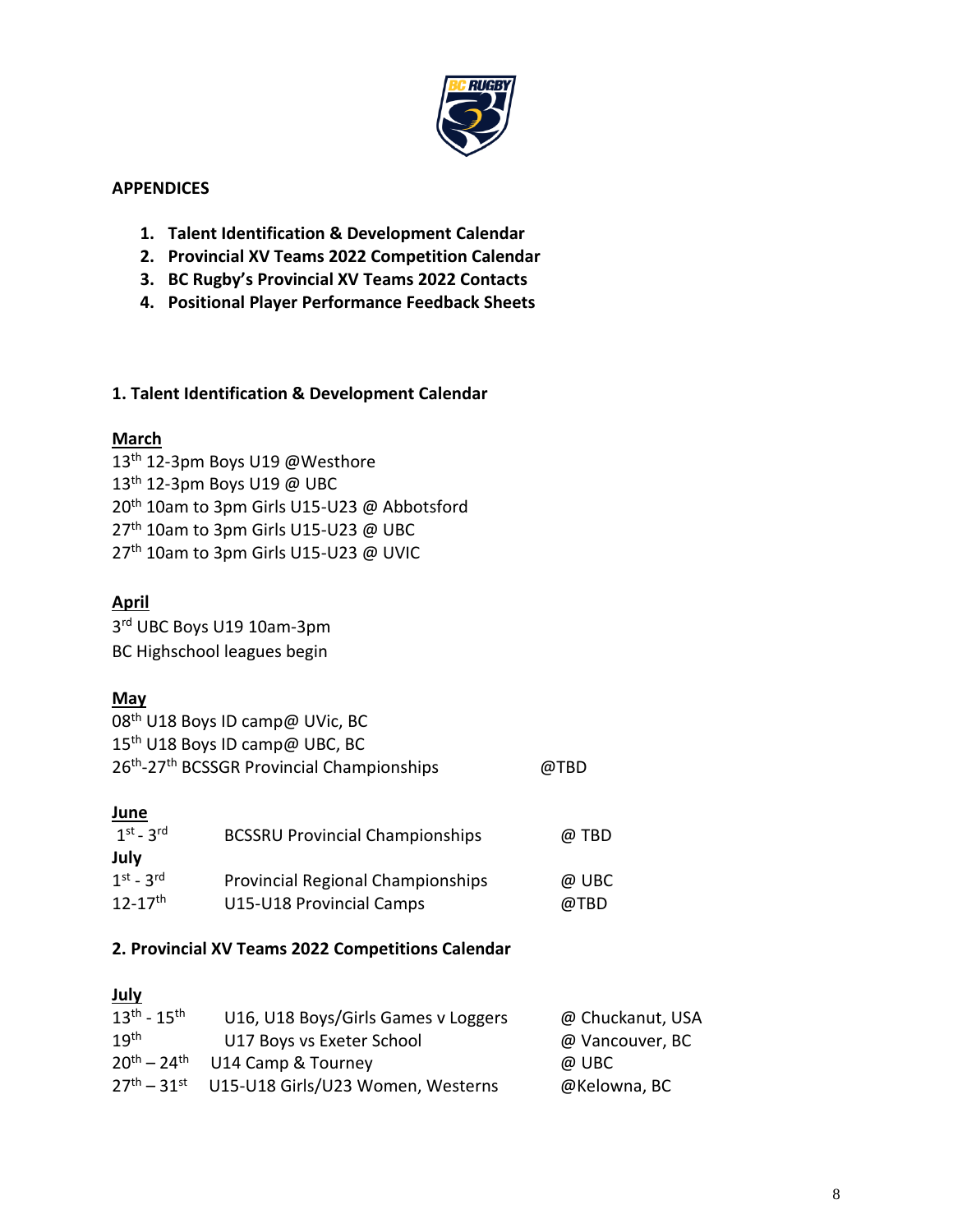

**August**  $29^{th} - 7^{th}$ U19 Canadian Rugby Championships @ Guelph, Ontario

**Note:** Additional dates will be added once all warm-up games dates are confirmed.

## **3. BC Rugby's Provincial XV Teams 2022 Contacts**

BC Rugby's Technical Director – John Tait Email: jtait@bcrugby.com

### **BC Rugby Union Boys' Teams Staff**

**\***Coaches/Selectors change on a yearly basis

| <b>BC XV Team Position</b>     | <b>Name</b>    | Email                     |
|--------------------------------|----------------|---------------------------|
| <b>BC U14 Boys' Head Coach</b> | Matt Jones     | Matt10jones@hotmail.com   |
| <b>BC U15 Boys' Head Coach</b> | Everett Konsmo | Everettkonsmo@hotmail.com |
| <b>BC U16 Boys' Head Coach</b> | Chris Seyler   | Cseyler@fraseracademy.ca  |
| <b>BC U17 Boys' Head Coach</b> | Dan Haynes     | Danhaynes06@icloud.com    |
| <b>BC U18 Boys' Head Coach</b> | Leana Marton   | Lkmarton@shaw.ca          |
| <b>BC U19 Men's Head Coach</b> | Jared Barker   | Jbarker1975@gmail.com     |

#### **BC Rugby Union Girls' Teams Staff**

**\***Coaches/Selectors change on a yearly basis

| <b>BC XV Team Position</b>      | <b>Name</b>  | Email                 |
|---------------------------------|--------------|-----------------------|
| <b>BC U15 Girls' Head Coach</b> | Aimee Burley | Aimeeburley@gmail.com |
| <b>BC U16 Girls' Head Coach</b> | Glen Sharpe  | Glen.sharpe@ubc.com   |
| <b>BC U18 Girls' Head Coach</b> | Olly Winser  | Olly@winser.com       |
| <b>BC U23 Girls' Head Coach</b> | Dean Murten  | Dean.murten@ubc.ca    |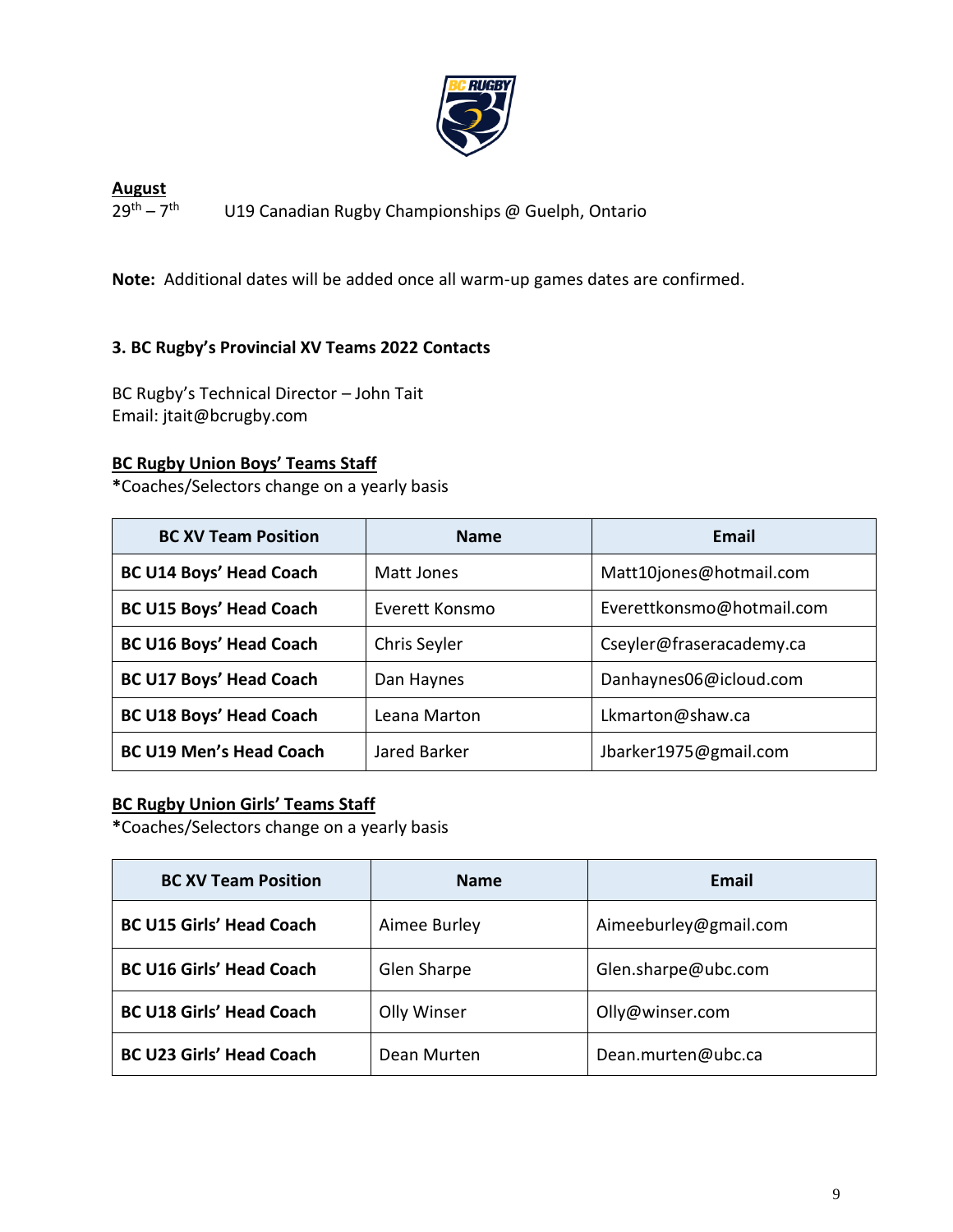

## **4. Positional Player Performance Feedback Sheets**

| <b>WORK ONS</b> | <b>PROP</b>                                             | <b>STRENGTHS</b> |
|-----------------|---------------------------------------------------------|------------------|
|                 | <b>ATTACK</b>                                           |                  |
|                 | POWERFUL RUNNER (number of<br>carries, number retained) |                  |
|                 | EFFECTIVE IN CONTACT (rucks and<br>maul)                |                  |
|                 | <b>Support and Distribution</b>                         |                  |
|                 | <b>DEFENCE</b>                                          |                  |
|                 | <b>TACKLING</b>                                         |                  |
|                 | POSITIONING (repositioning to 1,2,3<br>channels)        |                  |
|                 | Post Tackle                                             |                  |
|                 | <b>SCRUM</b>                                            |                  |
|                 | Safe, stable and powerful                               |                  |
|                 | Hunched                                                 |                  |
|                 | Spine in line                                           |                  |
|                 | <b>LINE OUT</b>                                         |                  |
|                 | Dynamic and safe lifter                                 |                  |
|                 | Awareness of role                                       |                  |
|                 | <b>WORK RATE</b>                                        |                  |
|                 | <b>AGGRESSION</b>                                       |                  |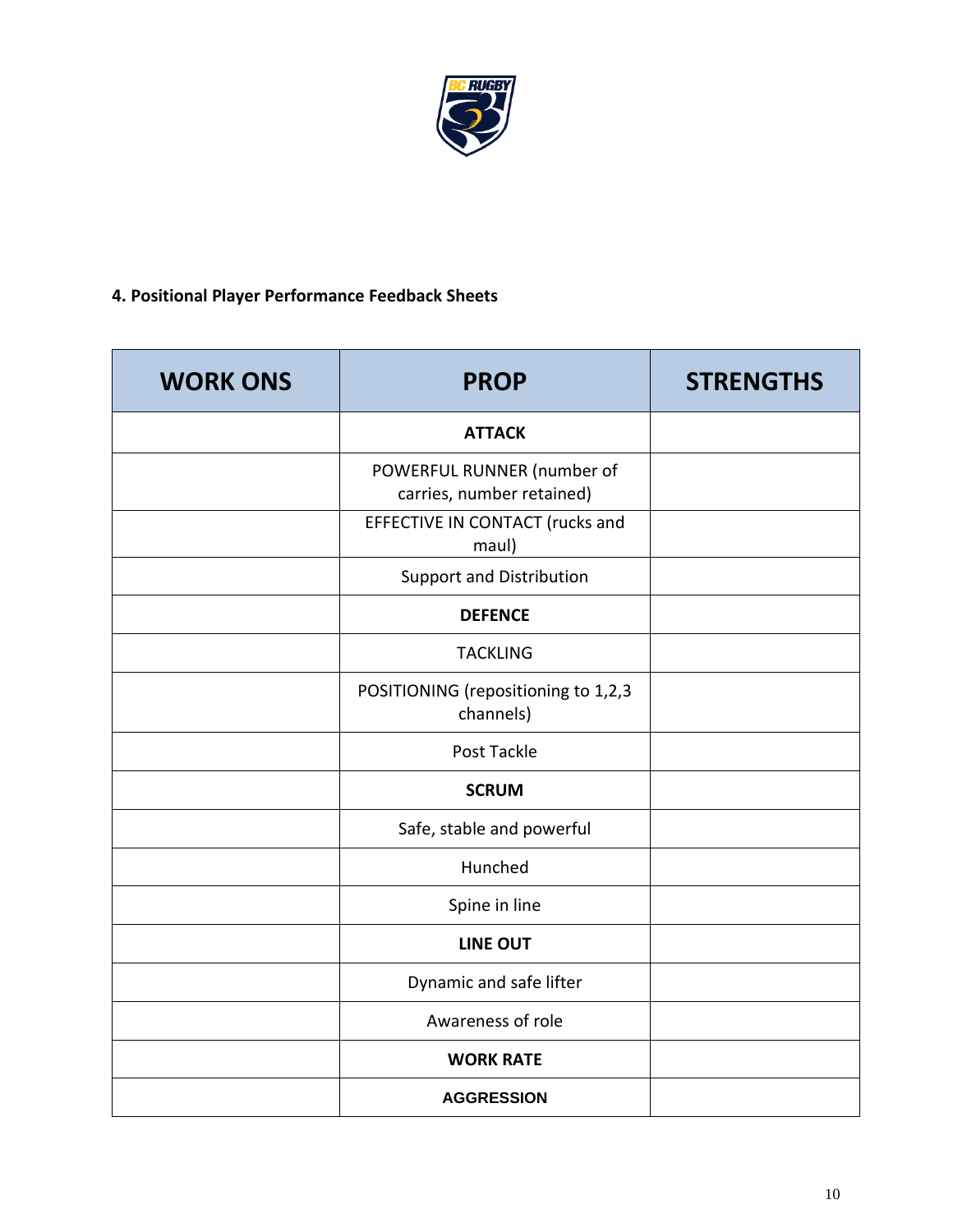

| <b>WORK ONS</b> | <b>HOOKER</b>                                           | <b>STRENGTHS</b> |
|-----------------|---------------------------------------------------------|------------------|
|                 | <b>ATTACK</b>                                           |                  |
|                 | POWERFUL RUNNER (number of<br>carries, number retained) |                  |
|                 | EFFECTIVE IN CONTACT (rucks and<br>maul)                |                  |
|                 | Support and Distribution                                |                  |
|                 | <b>DEFENCE</b>                                          |                  |
|                 | <b>TACKLING</b>                                         |                  |
|                 | <b>POSITIONING</b>                                      |                  |
|                 | <b>POST TACKLE</b>                                      |                  |
|                 | <b>SCRUM</b>                                            |                  |
|                 | Safe, stable and powerful                               |                  |
|                 | Spine in line                                           |                  |
|                 | Hunched                                                 |                  |
|                 | Balanced lead leg                                       |                  |
|                 | <b>LINE OUT</b>                                         |                  |
|                 | Front                                                   |                  |
|                 | Middle                                                  |                  |
|                 | <b>Back</b>                                             |                  |
|                 | <b>Strong Throw</b>                                     |                  |
|                 | <b>WORK RATE</b>                                        |                  |
|                 | <b>AGGRESSION</b>                                       |                  |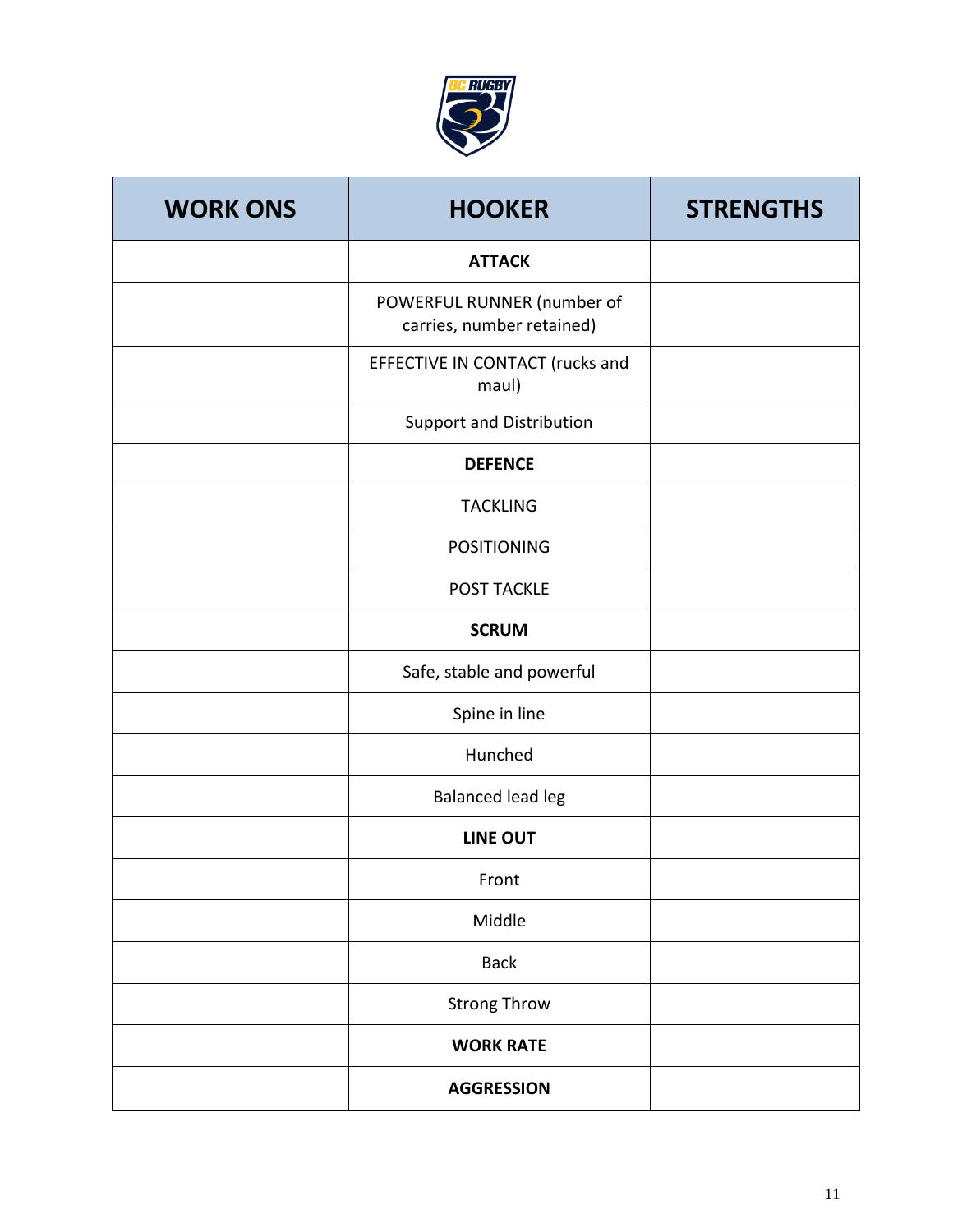

| <b>WORK ONS</b> | <b>LOCK</b>                                             | <b>STRENGTHS</b> |
|-----------------|---------------------------------------------------------|------------------|
|                 | POWERFUL RUNNER (number of<br>carries, number retained) |                  |
|                 | EFFECTIVE IN CONTACT (rucks and<br>maul)                |                  |
|                 | Support and Distribution                                |                  |
|                 | <b>DEFENCE</b>                                          |                  |
|                 | <b>TACKLING</b>                                         |                  |
|                 | <b>POSITIONING</b>                                      |                  |
|                 | <b>SCRUM</b>                                            |                  |
|                 | Powerful                                                |                  |
|                 | Hunched                                                 |                  |
|                 | Spine in line                                           |                  |
|                 | LINE OUT                                                |                  |
|                 | Explosive Jumper                                        |                  |
|                 | Good Hands                                              |                  |
|                 | Accurate delivery                                       |                  |
|                 | <b>Strong Defense</b>                                   |                  |
|                 | <b>RESTART</b>                                          |                  |
|                 | Sets Early                                              |                  |
|                 | Catches at highest point                                |                  |
|                 | <b>WORK RATE</b>                                        |                  |
|                 | <b>AGGRESSION</b>                                       |                  |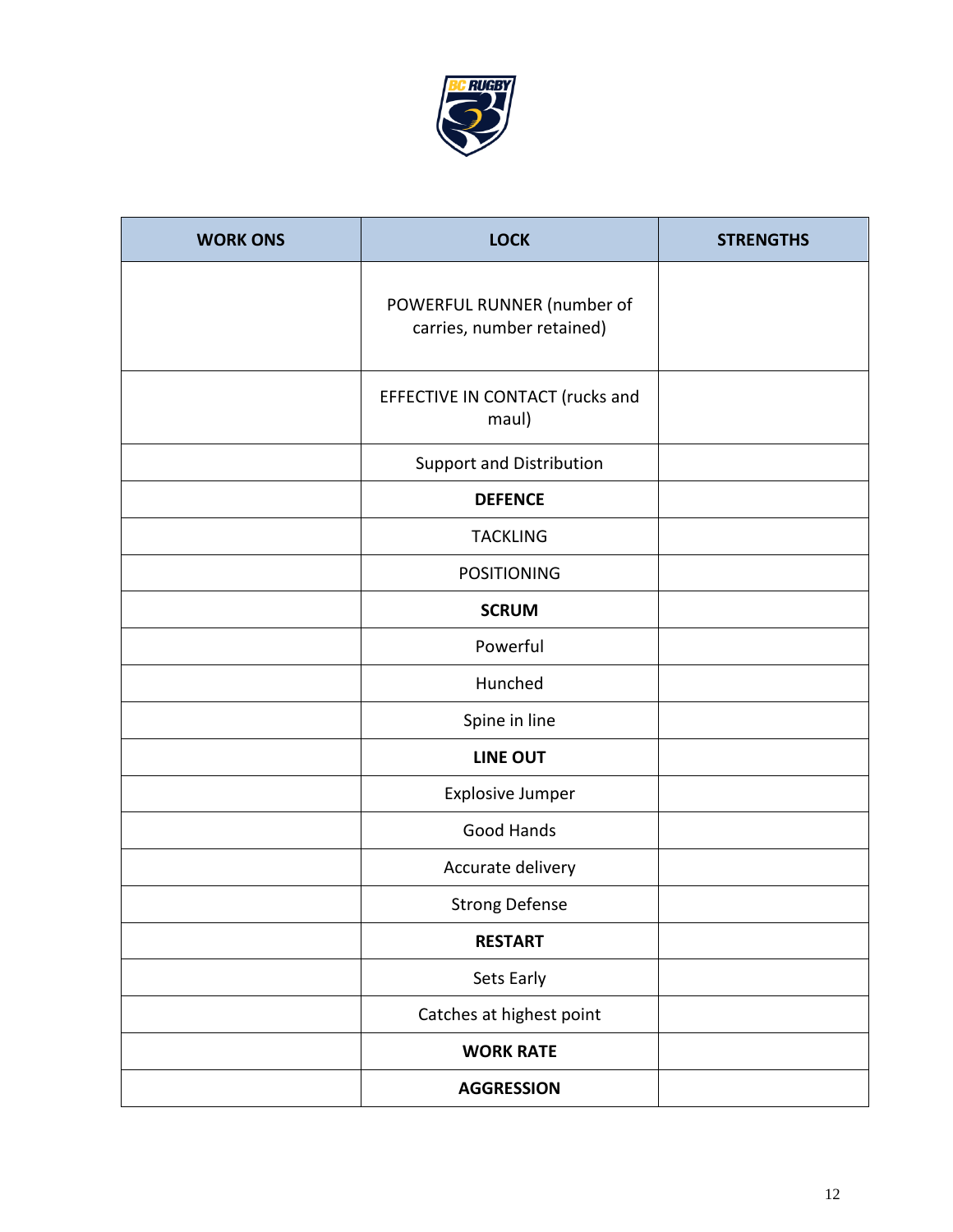

| <b>WORK ONS</b> | <b>FLANKER</b>                                                    | <b>STRENGTHS</b> |
|-----------------|-------------------------------------------------------------------|------------------|
|                 | <b>ATTACK</b>                                                     |                  |
|                 | <b>POWERFUL RUNNER</b><br>(number of carries, number<br>retained) |                  |
|                 | EFFECTIVE IN CONTACT<br>(rucks and maul)                          |                  |
|                 | <b>Running Lines</b><br>(straight or curved)                      |                  |
|                 | <b>Support and Distribution</b>                                   |                  |
|                 | <b>DEFENCE</b>                                                    |                  |
|                 | <b>TACKLING</b>                                                   |                  |
|                 | Strong over ball                                                  |                  |
|                 | <b>POSITIONING</b>                                                |                  |
|                 | <b>SCRUM</b>                                                      |                  |
|                 | Powerful                                                          |                  |
|                 | <b>LINE OUT</b>                                                   |                  |
|                 | <b>Explosive Jumper</b>                                           |                  |
|                 | Good Hands                                                        |                  |
|                 | Accurate delivery                                                 |                  |
|                 | <b>Strong Defense</b>                                             |                  |
|                 | <b>RESTART</b>                                                    |                  |
|                 | Sets Early                                                        |                  |
|                 | Catches at highest point                                          |                  |
|                 | <b>WORK RATE</b>                                                  |                  |
|                 | <b>AGGRESSION</b>                                                 |                  |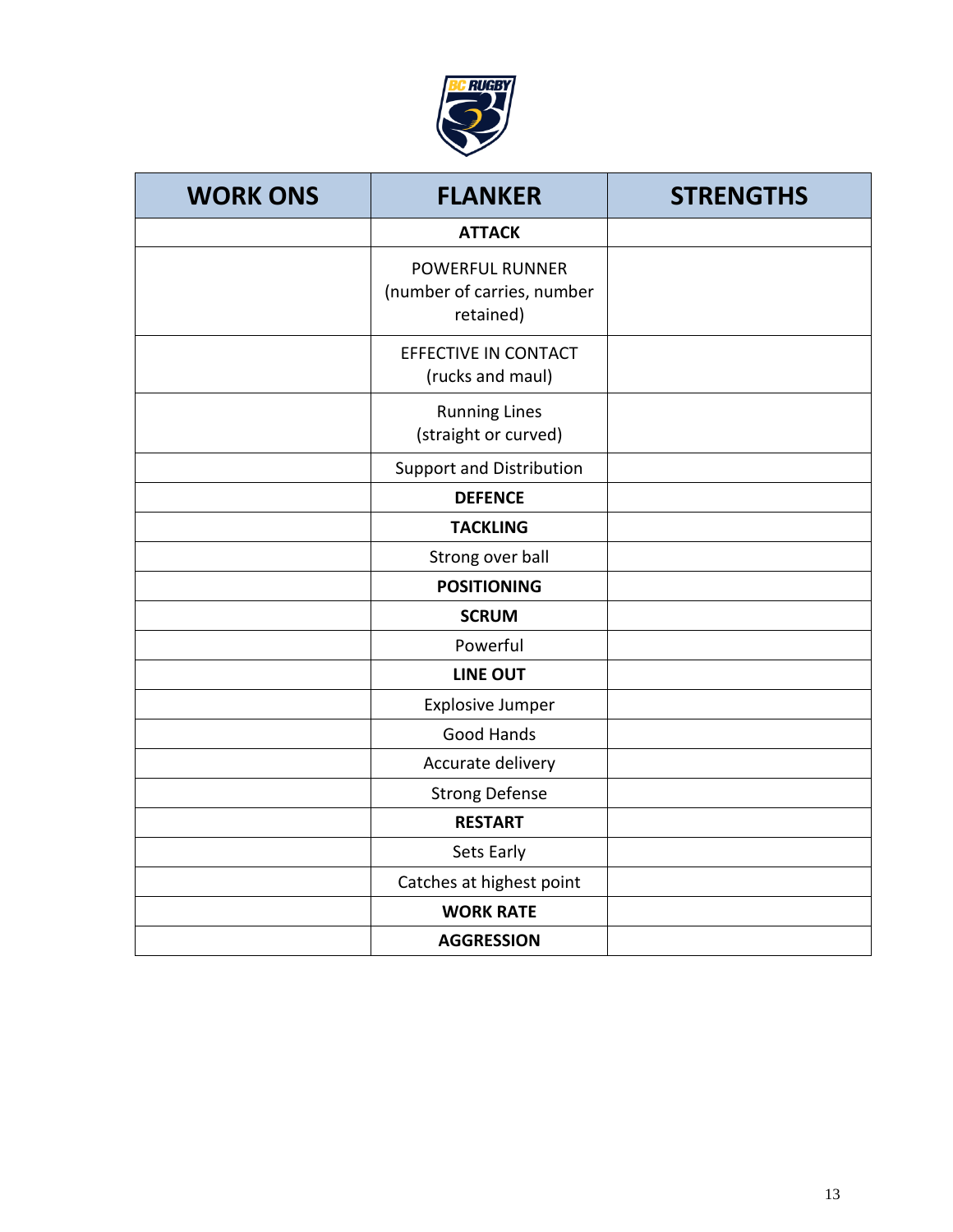

| <b>WORK ONS</b> | <b>NUMBER 8</b>                                                   | <b>STRENGTHS</b> |
|-----------------|-------------------------------------------------------------------|------------------|
|                 | <b>ATTACK</b>                                                     |                  |
|                 | <b>POWERFUL RUNNER</b><br>(number of carries, number<br>retained) |                  |
|                 | EFFECTIVE IN CONTACT<br>(rucks and maul)                          |                  |
|                 | <b>Running Lines</b><br>(straight or curved)                      |                  |
|                 | Support and Distribution                                          |                  |
|                 | <b>DEFENCE</b>                                                    |                  |
|                 | <b>TACKLING</b>                                                   |                  |
|                 | Strong over ball                                                  |                  |
|                 | <b>POSITIONING</b>                                                |                  |
|                 | <b>SCRUM</b>                                                      |                  |
|                 | Powerful                                                          |                  |
|                 | <b>Ball Control</b>                                               |                  |
|                 | Makes Gain line                                                   |                  |
|                 | <b>LINE OUT</b>                                                   |                  |
|                 | <b>Explosive Jumper</b>                                           |                  |
|                 | Good Hands                                                        |                  |
|                 | Accurate delivery                                                 |                  |
|                 | <b>Strong Defense</b>                                             |                  |
|                 | <b>RESTART</b>                                                    |                  |
|                 | Sets Early                                                        |                  |
|                 | Catches at highest point                                          |                  |
|                 | <b>WORK RATE</b>                                                  |                  |
|                 | <b>AGGRESSION</b>                                                 |                  |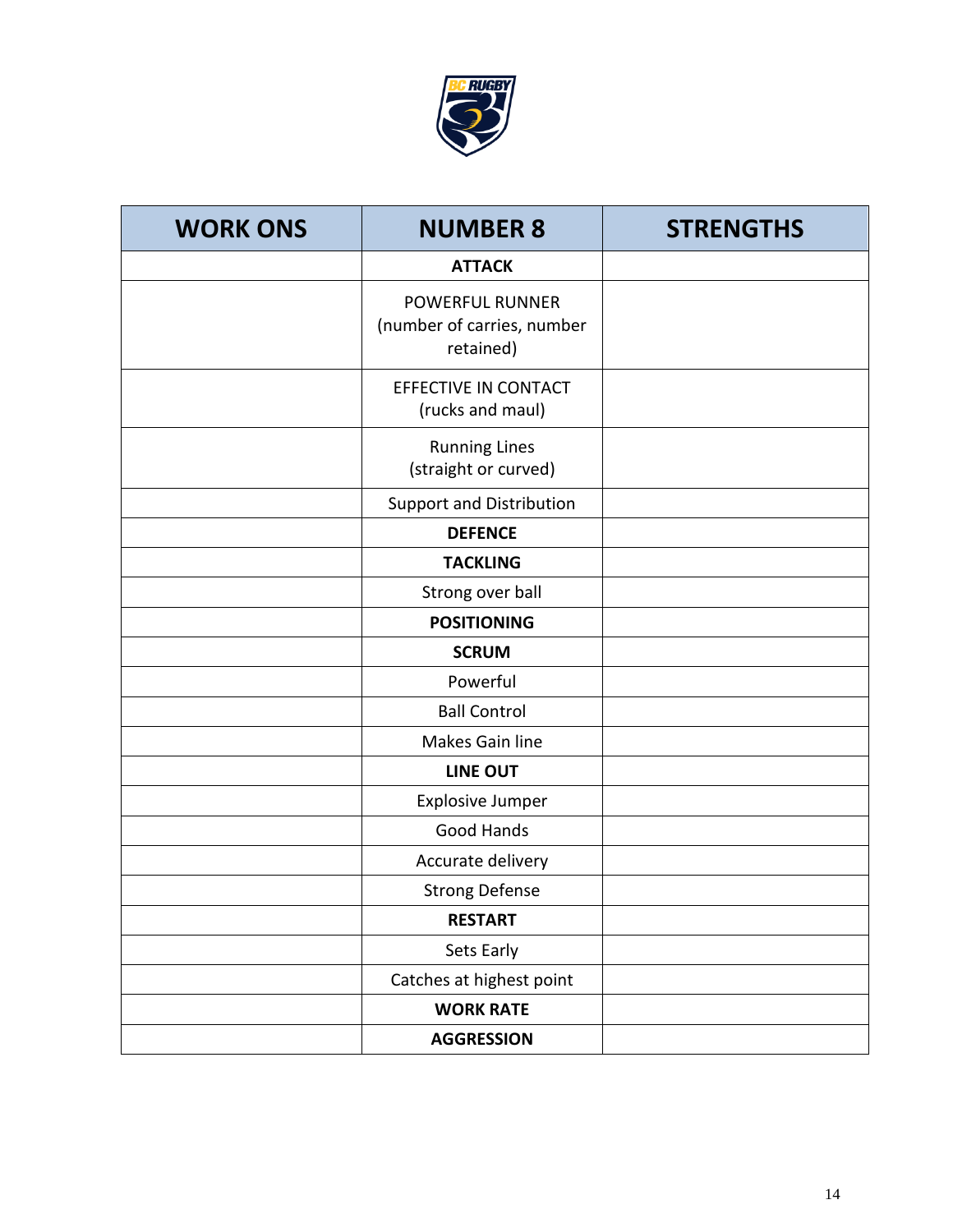

| <b>WORK ONS</b> | <b>SCRUM HALF</b>           | <b>STRENGTHS</b> |
|-----------------|-----------------------------|------------------|
|                 | <b>ATTACK</b>               |                  |
|                 | Organizes well              |                  |
|                 | Speed to breakdown          |                  |
|                 | Running threat              |                  |
|                 | Retains possession          |                  |
|                 | <b>PASSING</b>              |                  |
|                 | Fast and accurate both ways |                  |
|                 | From Lineout                |                  |
|                 | From Scrum                  |                  |
|                 | <b>KICKING</b>              |                  |
|                 | <b>Accurate Box kick</b>    |                  |
|                 | <b>DEFENCE</b>              |                  |
|                 | Organizes well              |                  |
|                 | Fits in when needed         |                  |
|                 | Tackle                      |                  |
|                 | Controls forwards           |                  |
|                 | <b>GAME MANAGEMENT</b>      |                  |
|                 | <b>WORK RATE</b>            |                  |
|                 | <b>AGGRESSION</b>           |                  |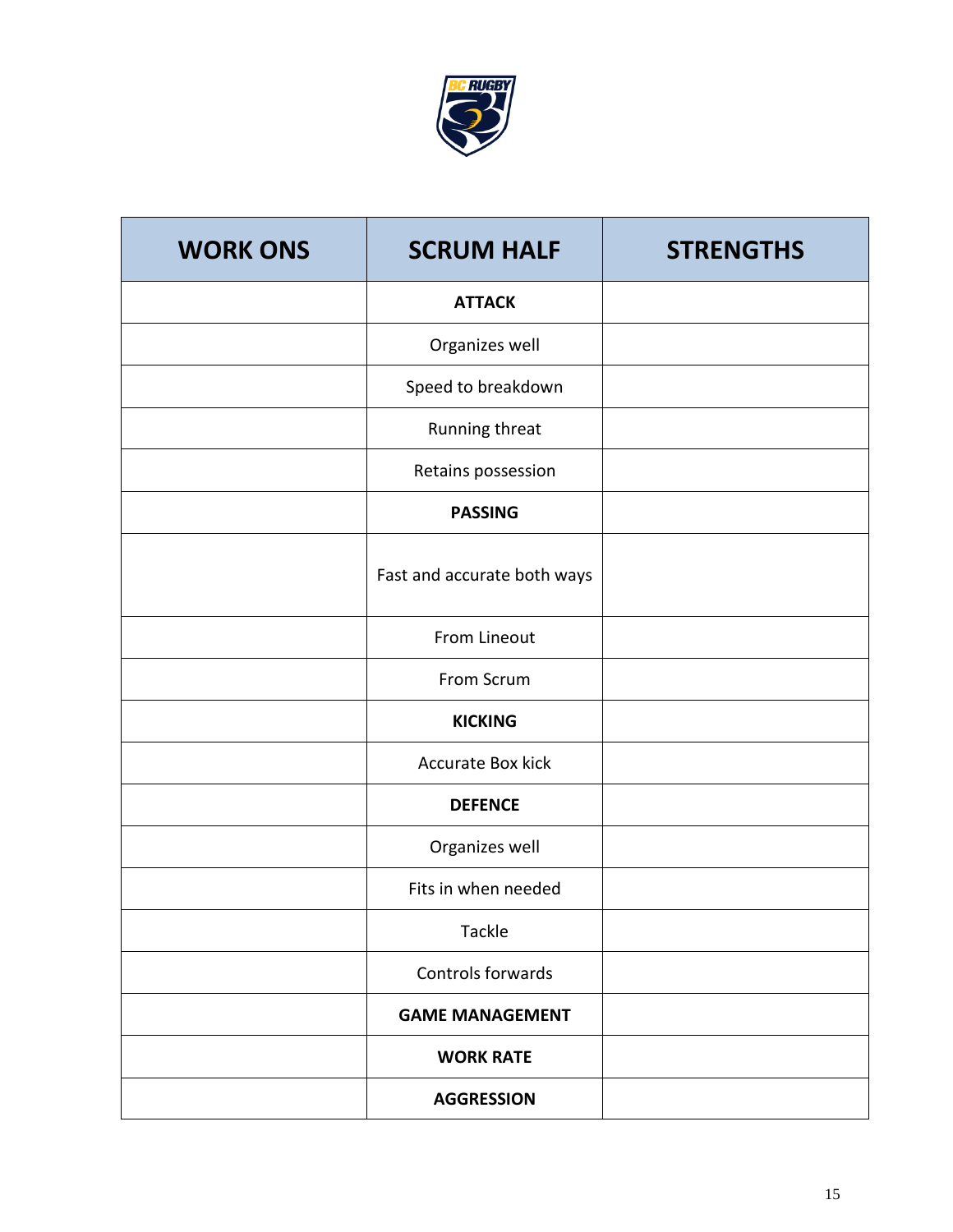

| <b>WORK ONS</b> | <b>FLY HALF</b>                          | <b>STRENGTHS</b> |
|-----------------|------------------------------------------|------------------|
|                 | <b>ATTACK</b>                            |                  |
|                 | Organizes well                           |                  |
|                 | <b>Running Lines</b>                     |                  |
|                 | Attacks defense line                     |                  |
|                 | Retains possession                       |                  |
|                 | <b>PASSING</b>                           |                  |
|                 | Accurate both ways                       |                  |
|                 | <b>KICKING</b>                           |                  |
|                 | Effective kicking game (when<br>to kick) |                  |
|                 | <b>Restarts and Goal Kicks</b>           |                  |
|                 | <b>DEFENCE</b>                           |                  |
|                 | Organizes well                           |                  |
|                 | <b>Tackles</b>                           |                  |
|                 | <b>COMMUNICATION</b>                     |                  |
|                 | <b>GAME MANAGEMENT</b>                   |                  |
|                 | <b>WORK RATE</b>                         |                  |
|                 | <b>AGGRESSION</b>                        |                  |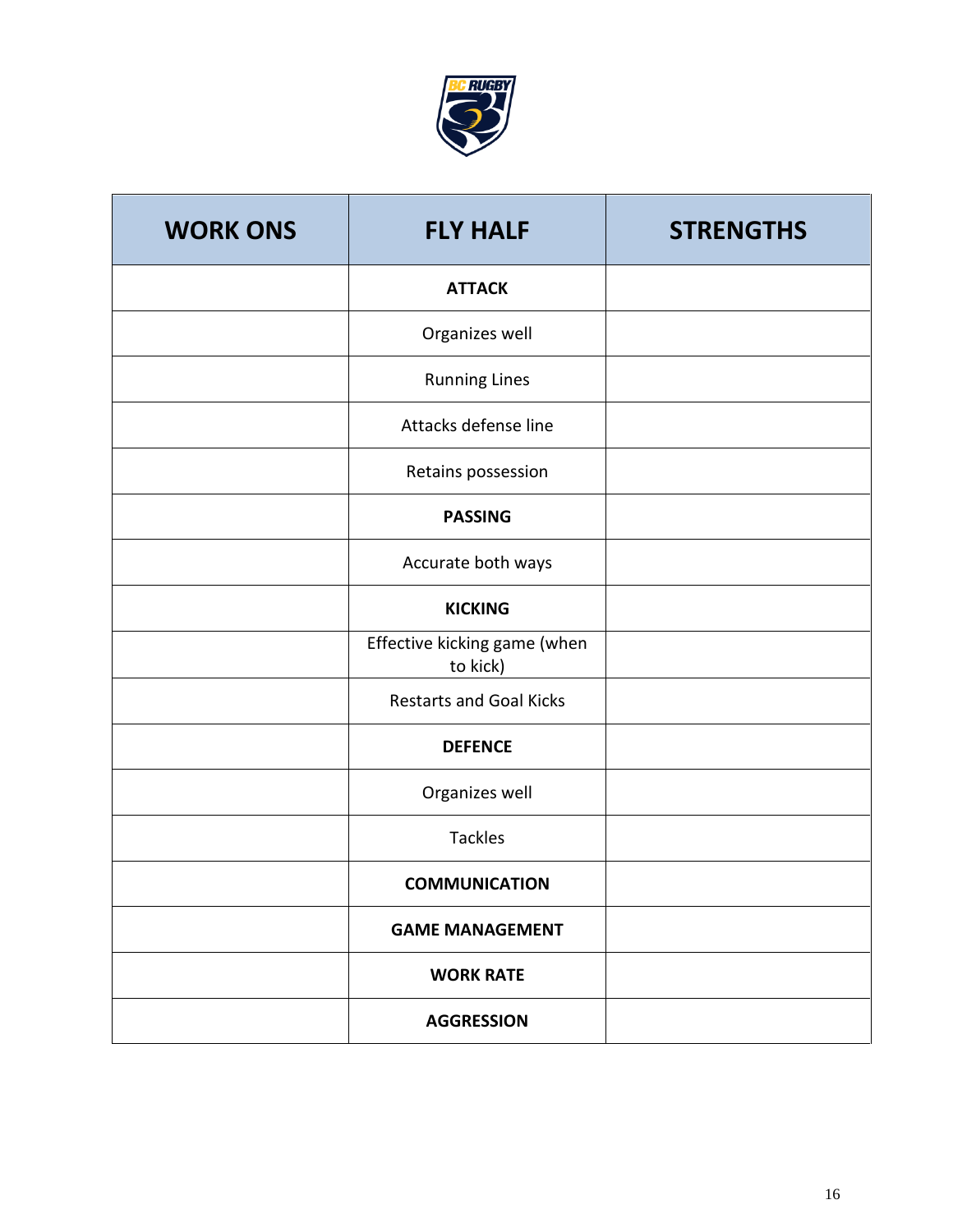

| <b>WORK ONS</b> | <b>CENTRE</b>                            | <b>STRENGTHS</b> |
|-----------------|------------------------------------------|------------------|
|                 | <b>ATTACK</b>                            |                  |
|                 | <b>Running Lines</b>                     |                  |
|                 | Line breaks                              |                  |
|                 | Supports breaks                          |                  |
|                 | Exploits overlaps                        |                  |
|                 | <b>Strong in Contact</b>                 |                  |
|                 | Accurate at breakdown                    |                  |
|                 | <b>PASSING</b>                           |                  |
|                 | Accurate both ways                       |                  |
|                 | <b>KICKING</b>                           |                  |
|                 | Effective kicking game (when<br>to kick) |                  |
|                 | <b>DEFENCE</b>                           |                  |
|                 | Aggressive and strong tackler            |                  |
|                 | Repositions effectively                  |                  |
|                 | <b>COMMUNICATION</b>                     |                  |
|                 | <b>GAME MANAGEMENT</b>                   |                  |
|                 | <b>WORK RATE</b>                         |                  |
|                 | <b>AGGRESSION</b>                        |                  |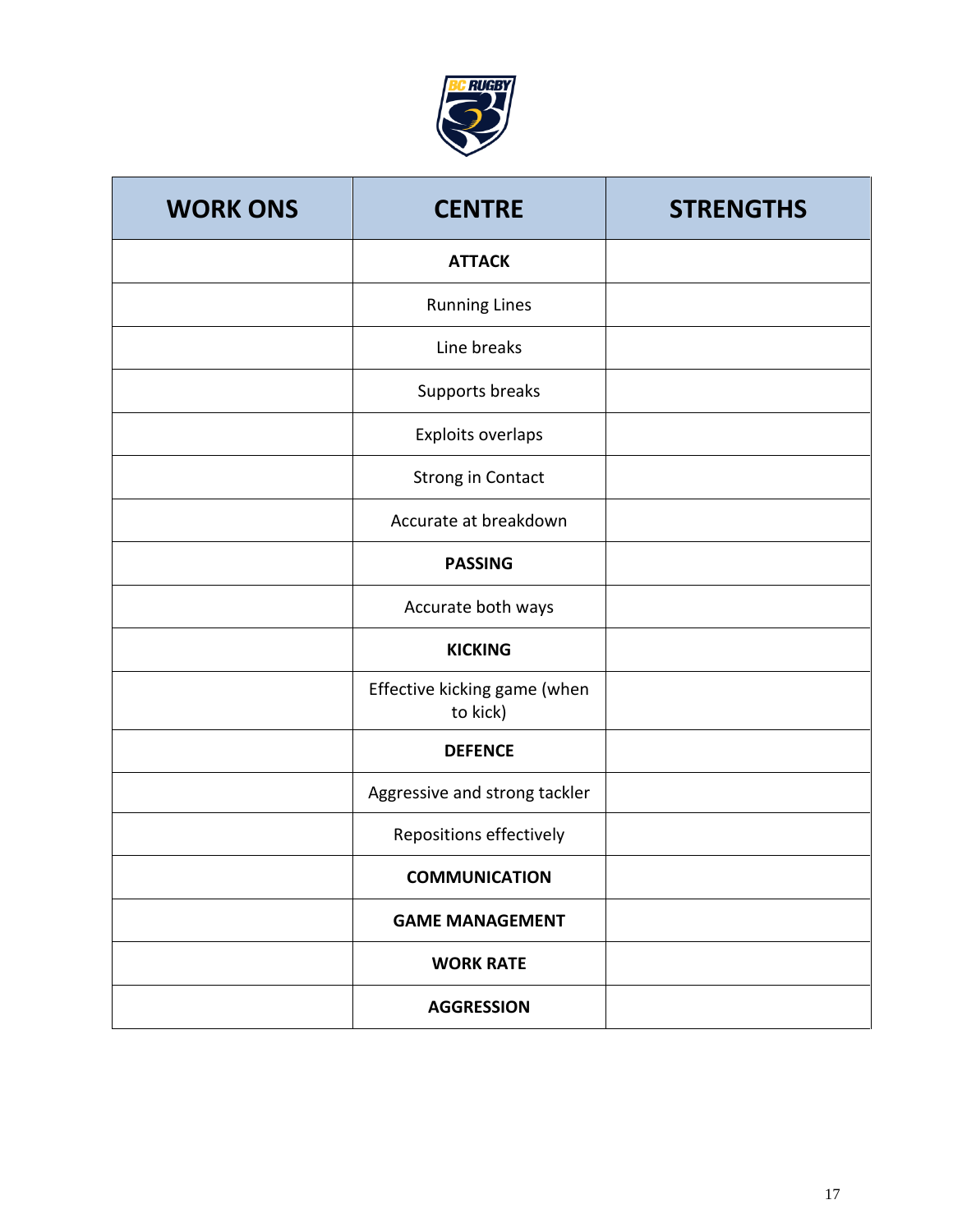

| <b>WORK ONS</b> | <b>WINGER</b>                            | <b>STRENGTHS</b> |
|-----------------|------------------------------------------|------------------|
|                 | <b>ATTACK</b>                            |                  |
|                 | <b>Running Lines</b>                     |                  |
|                 | Line breaks                              |                  |
|                 | Supports breaks                          |                  |
|                 | Finisher                                 |                  |
|                 | <b>Strong in Contact</b>                 |                  |
|                 | <b>COUNTER ATTACK</b>                    |                  |
|                 | <b>PASSING</b>                           |                  |
|                 | Accurate both ways                       |                  |
|                 | <b>KICKING</b>                           |                  |
|                 | Effective kicking game (when<br>to kick) |                  |
|                 | <b>DEFENCE</b>                           |                  |
|                 | <b>Effective tackler</b>                 |                  |
|                 | <b>Positional awareness</b>              |                  |
|                 | Dealing with kicks                       |                  |
|                 | <b>Kick Chase</b>                        |                  |
|                 | <b>COMMUNICATION</b>                     |                  |
|                 | <b>WORK RATE</b>                         |                  |
|                 | <b>AGGRESSION</b>                        |                  |